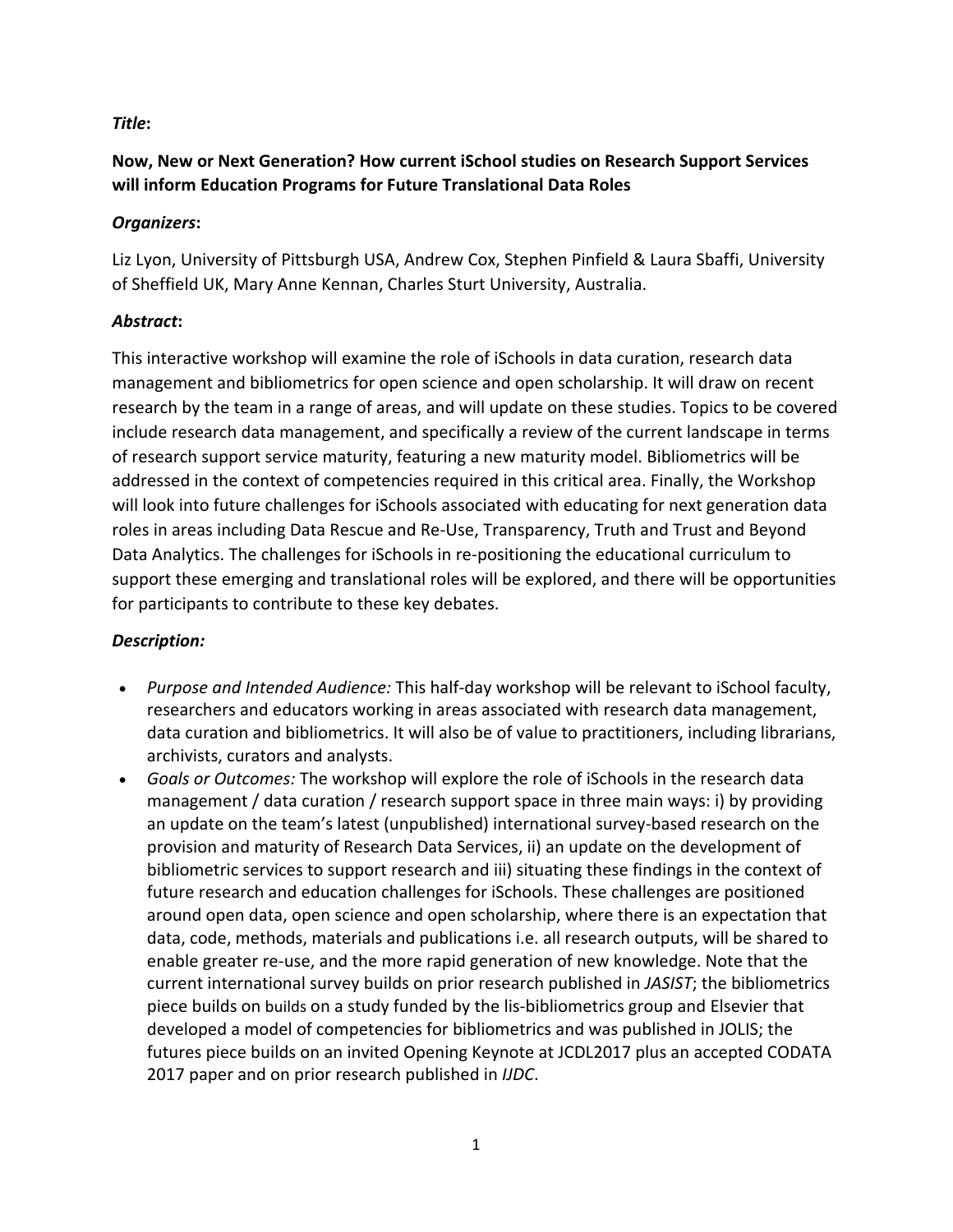• *Proposed Format & Draft Schedule:* The workshop will comprise a mix of context-setting presentations, facilitated interactive activities, small/whole group discussion and consensus-reaching through wider consultation.

| <b>Timings</b> | <b>Description of Activity</b>                             | Facilitator(s)    |
|----------------|------------------------------------------------------------|-------------------|
| mins           |                                                            |                   |
| 5              | Welcome & Introductions                                    | Liz Lyon          |
| 20             | <b>Investigating Research Data Services: international</b> | Stephen Pinfield  |
|                | survey update and emerging maturity concepts               |                   |
| 20             | <b>Competencies for Bibliometrics</b>                      | <b>Andrew Cox</b> |
| 20             | Reflective discussion on research support scope            |                   |
|                | (whole group)                                              |                   |
| 30             | Group Exercise 1: Maturity Mapping using the               | All               |
|                | maturity model, critical review and refinement             |                   |
| 15             | Coffee Break                                               |                   |
| 20             | A futures view from the iSchool Part 1 Next                | Liz Lyon          |
|                | <b>Generation Research Data Services and Roles:</b>        |                   |
|                | Rescue & Re-Use, Transparency, Truth and Trust,            |                   |
|                | <b>Beyond Data Analytics</b>                               |                   |
| 20             | Part 2: Educating Next Generation Data                     | Mary Anne Kennan  |
|                | Professionals: Translating Research into Practice          |                   |
| 20             | Reflective discussion on scope, relevance,                 |                   |
|                | education opportunities (whole group)                      |                   |
| 30             | Group Exercise 2: Identifying future research data         | All               |
|                | education challenges, needs, priorities for iSchools       |                   |
|                | (post-it walls, sorting etc.) and consensus-setting        |                   |
|                | consultation                                               |                   |
| 5              | <b>Analysis and Closing Comments</b>                       | Liz Lyon          |

- *Relevance to the iConference:* This Workshop will showcase ongoing iSchool research to identify, assess, and position a growing range of information services to manage, curate, analyse, measure and preserve research data. In the context of current trends towards open science and enhanced data sharing, the availability of supporting infrastructure, tools and services is of vital importance to maintain the long-term availability and integrity of the scholarly record. The role of academic libraries is seen as central to this endeavor and the research seeks to evaluate the maturity of candidate data services using an innovative model which draws on the results of a recent international survey. Whilst this research describes the current position, the workshop will also address future challenges and priorities for iSchool research and education programs by examining opportunities for next generation data services and the associated data roles around:
	- o *1) Data Rescue and Re-Use*: scope will include multi-disciplinary examples of data loss and data at risk including the successful recovery of Arctic and Antarctic ice-sheet data by the US National Snow and Ice Data Center, US government climate data at risk and